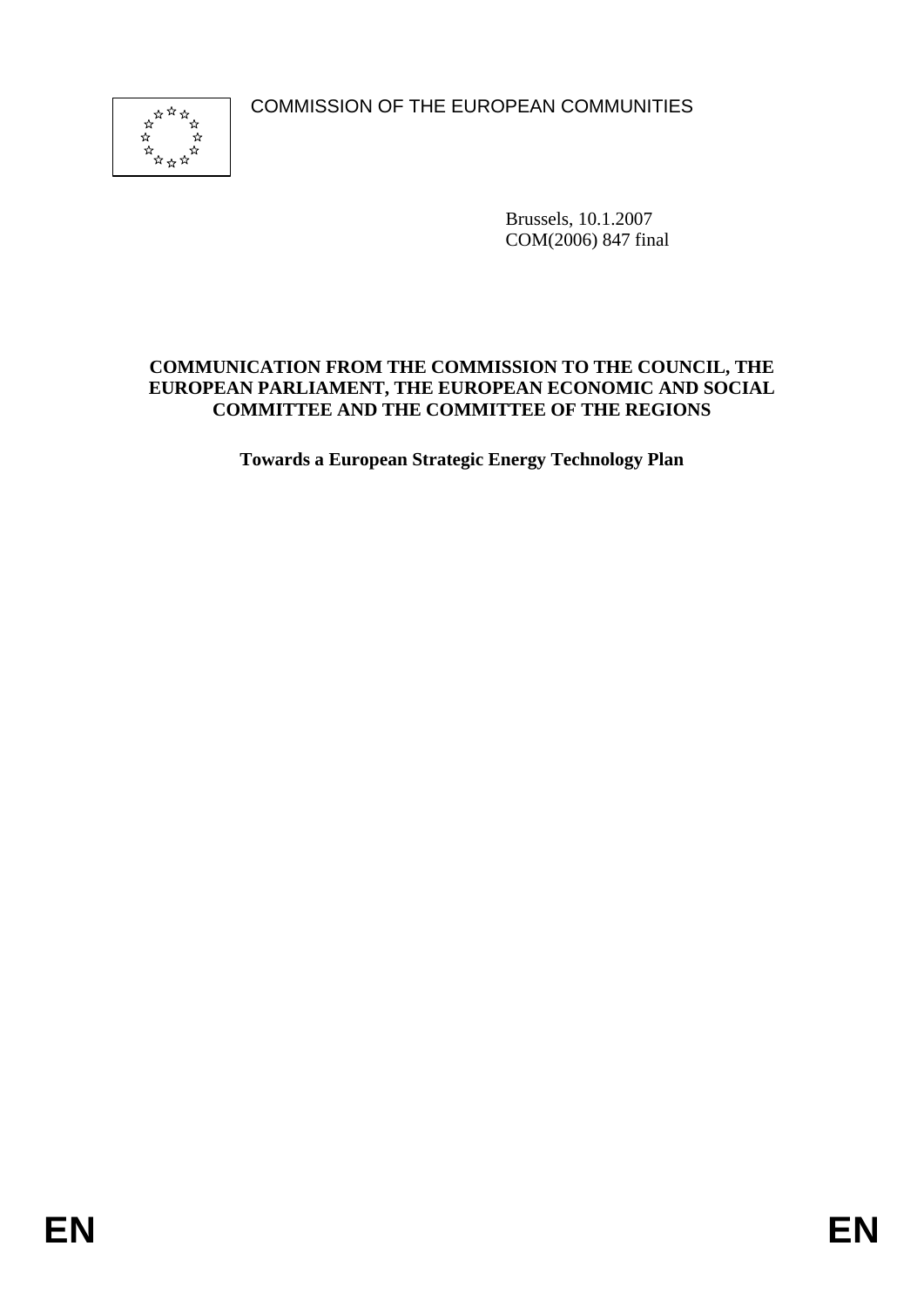### **COMMUNICATION FROM THE COMMISSION TO THE COUNCIL, THE EUROPEAN PARLIAMENT, THE EUROPEAN ECONOMIC AND SOCIAL COMMITTEE AND THE COMMITTEE OF THE REGIONS**

#### **Towards a European Strategic Energy Technology Plan**

#### **(Text with EEA relevance)**

#### **1. INTRODUCTION – THE EUROPEAN ENERGY CHALLENGE**

Europe has entered a new energy era, as presented in the Energy Green Paper '*A European Strategy for a Sustainable, Competitive, and Secure Energy'*<sup>1</sup> . Global demand for energy is increasing within a framework of high and unstable energy prices. Emissions of greenhouse gases are rising. Reserves of oil and gas are concentrated in a few countries. Against this backdrop, it is clear that the European Union and the rest of the world have not reacted quickly enough to increase the use of low-carbon energy technologies or to improve energy efficiency. As a consequence, climate change has become a real threat and security of energy supply is worsening. EU greenhouse gas emissions will exceed the 1990 level by 2% in 2010 and by 5% in 2030<sup>2</sup>. EU dependence on imported energy will increase from the current 50% to 65% by 2030.

Given the severity of the threats for the European Union, the Commission in its Communication "An Energy Policy for Europe"<sup>3</sup> proposes a strategic energy policy objective: by 2020, the EU will reduce its greenhouse gas emissions by at least 20% compared to 1990 levels in a manner compatible with its competitiveness objectives. In addition, according to the Commission Communication "*Limiting Climate Change to 2°C - Policy Options for the EU and the World for 2020 and Beyond"*<sup>4</sup> , by 2050 global greenhouse gas emissions must be reduced by 50% compared to 1990 levels, implying reductions in industrialised countries of 60 to 80%.

#### **2. A VISION OF EUROPE'S ENERGY FUTURE**

To turn towards security and sustainability, Europe's energy system must rapidly progress on four main fronts:

- The efficient conversion and use of energy in all sectors of the economy, coupled with decreasing energy intensity;
- The diversification of the energy mix in favour of renewables and low-carbon conversion technologies for electricity, heating and cooling;

<sup>&</sup>lt;sup>1</sup> COM(2006) 105, 8.3.2006.<br><sup>2</sup> According to the PRIMES model baseline scenario which takes into account approved policy and a business as usual scenario<br>  $COM(2007)$  1, 10.1.2007.

COM(2007) 2, 10.1.2007.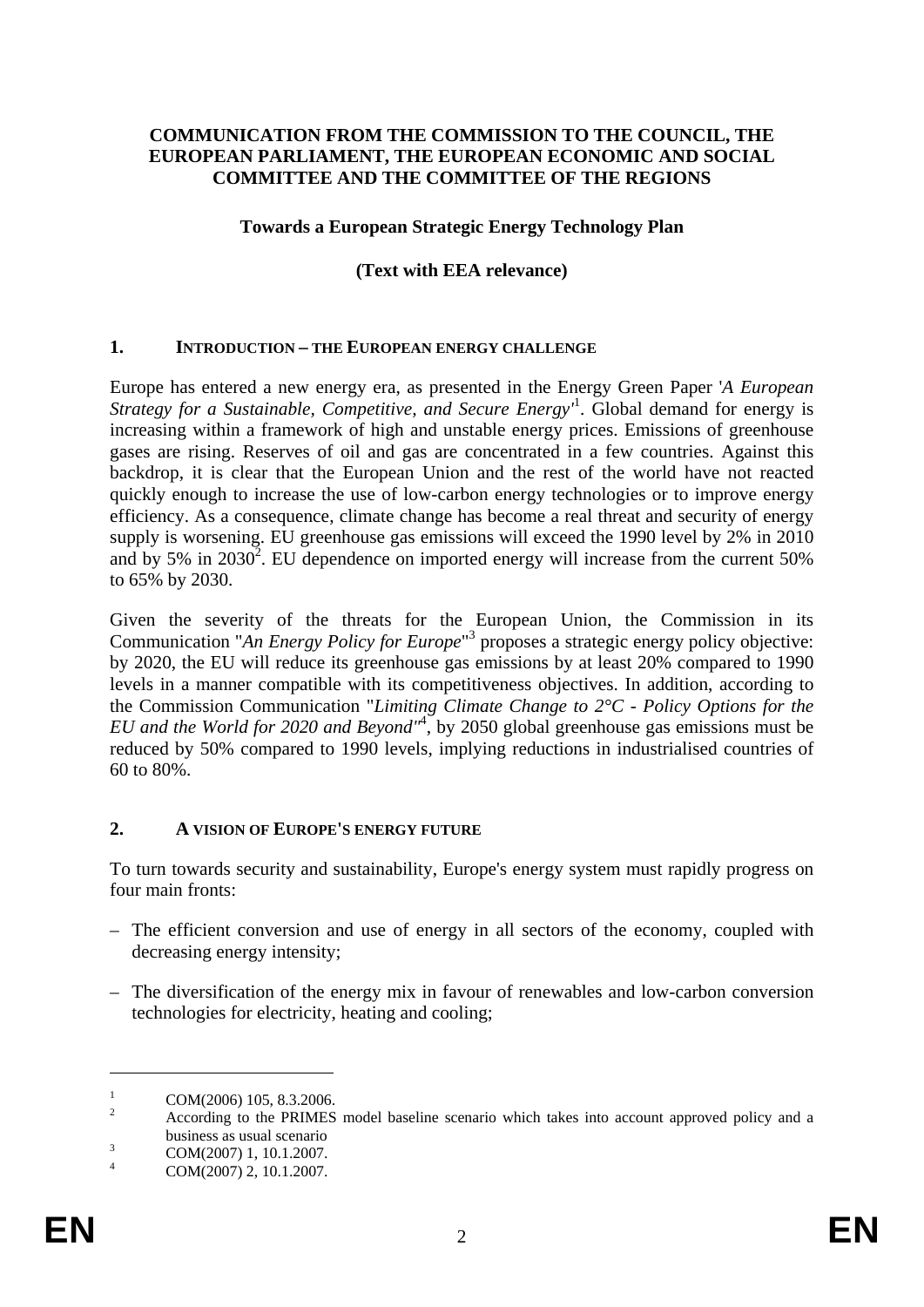- The decarbonisation of the transport system through switching to alternative fuels;
- Full liberalisation and interconnection of energy systems, incorporating 'smart' information and communication technologies to provide a resilient and interactive (customers/ operators) service network.

The Annex to this Communication presents an independent overview<sup>5</sup> of the energy technologies that can contribute to achieving these goals, as well as the vision statements of the European Technology Platforms in the energy field. Together, they enable a tentative picture to be built up of how the energy technology landscape could evolve:

- By 2020 technology advances will enable the 20% renewable market penetration target to be met. We will see a sharp increase in the share of lower cost renewables (including the roll-out of off-shore wind and 2nd generation biofuels) and clean coal technologies in the energy system. Energy efficiency will be taken onto a new level, with the 20% reduction potential achieved, and efficient hybrid vehicles will be widespread;
- In the 2030 time horizon electricity and heat production should be well down the road to decarbonisation, with fully competitive renewable energy technologies, including massmarket large-scale offshore wind, and extensive near-zero emission fossil fuel power plants. We should also see widespread fuel diversification in the transport sector, with mass markets for 2nd generation biofuels and the penetration of hydrogen fuel cells;
- For 2050 and beyond, a paradigm shift in the way we produce, distribute and use energy should be completed, with an overall energy mix largely comprising renewables, sustainable coal and gas, sustainable hydrogen, Generation IV fission power and fusion energy.

This is a vision of a European Union with a thriving and sustainable economy, with world leadership in a diverse portfolio of clean, efficient and low-carbon energy technologies as a motor for prosperity and a key contributor to growth and jobs. A European Union that has grasped the opportunities lying behind the threats of climate change and globalisation and that it is ready to contribute to the global energy challenge, including increasing access to modern energy services in the developing world.

# **3. THE VITAL ROLE OF ENERGY TECHNOLOGY**

Innovation in energy technology shapes society. The steam engine triggered the industrial revolution. The internal combustion engine made mass transport possible. Gas turbines in aviation have shrunk the world. But the explosion in demand brought about by the success of energy technology has a price. Energy underpins the social and economic fabric of society, rendering it vulnerable to disruptions in supply. It is also damaging the planet. Climate change, driven by energy-related greenhouse gas emissions, is widely regarded as "the greatest and widest-ranging market failure ever seen"<sup>6</sup> and a major threat to the global economy.

<u>.</u>

<sup>&</sup>lt;sup>5</sup> From the Sixth framework programme's Advisory Group on Energy (AGE).<br><sup>6</sup> Stern Review on the Economics of Climate Change – UK HM Treasury: http://www.hmtreasury.gov.uk/independent\_reviews/stern\_review\_economics\_climate\_change/sternreview\_index.cfm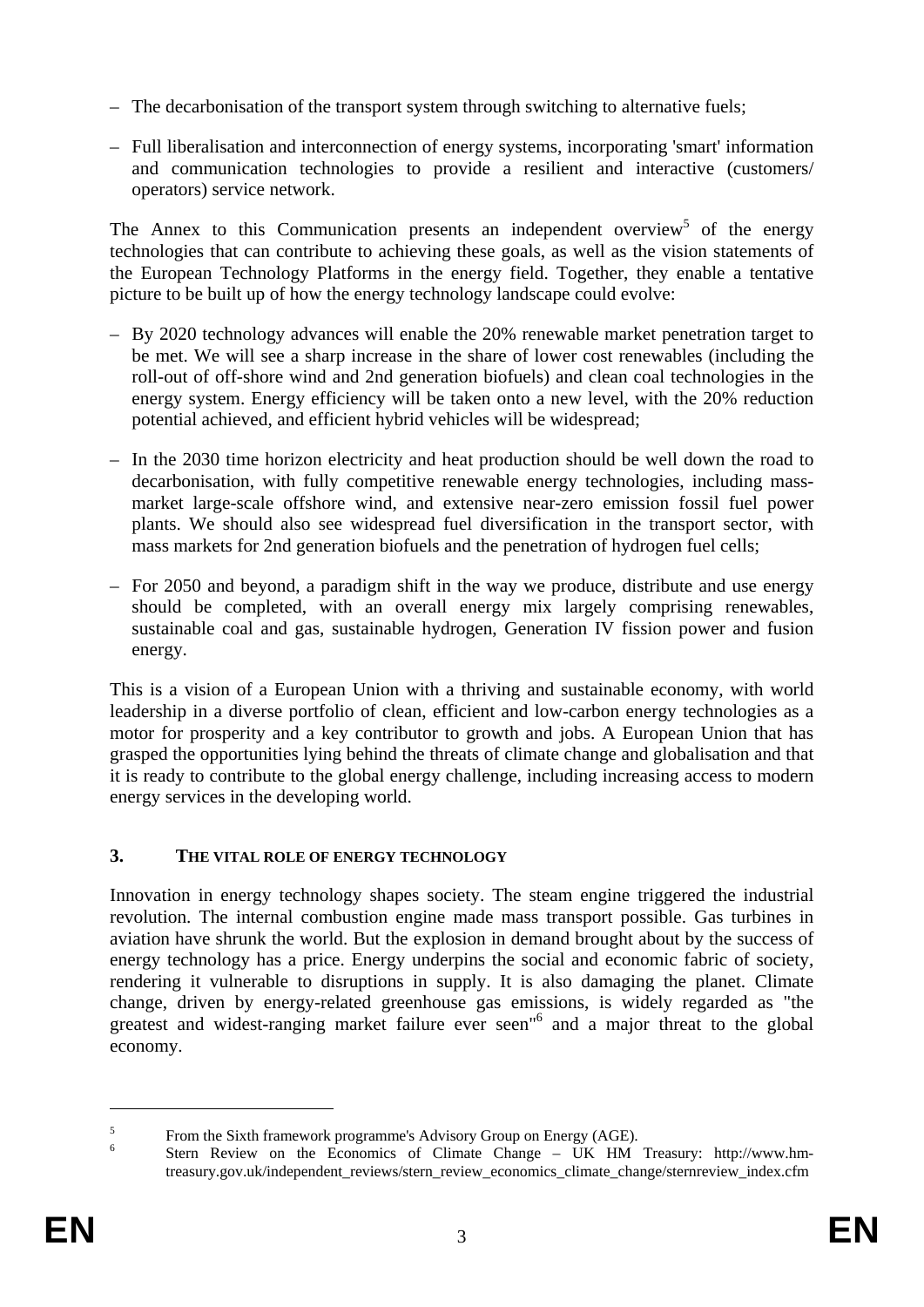In the  $21<sup>st</sup>$  century technology has a vital role to play in breaking once and for all the link between economic development and environmental degradation, by ensuring sufficient clean, secure and affordable energy. Strong policies to enhance energy efficiency and incentives for the introduction of low-carbon technologies, combined with a stable market for carbon emissions, can set the direction, but it is technology, allied to behavioural changes, that will have to deliver.

Technological progress can create new opportunities to harness the vast but largely untapped renewable energy sources. It will increase energy efficiency throughout the energy system, from source to user, progressively decarbonise transport and the conversion of fossil fuels and deliver advanced options for nuclear energy. Information and communication technologies will contribute to demand reduction and allow the smart interconnection of European energy networks.

Investing more and better in new energy technologies must be a strategic priority for the European Union. The global nature of the energy challenge and the massive investments required world-wide represent an opportunity in terms of growth and jobs. The International Energy Agency estimates that 16 trillion Euros will have to be invested in energy-supply infrastructure worldwide in the period up to  $2030^7$ . Most of this represents export potential for European businesses. The European Union must be in the vanguard of this global effort.

# **4. WHAT HAS BEEN ACHIEVED TO DATE**

Energy research has been carried out at EU level since the 1960s, initially under the European Coal and Steel Community and Euratom treaties and continuing under successive research Framework Programmes. These Community actions have a proven European added value in terms of building critical mass, strengthening excellence and exercising a catalytic effect on national activities. In combination with national programmes, working at European level with an adequate combination of innovation and regulatory measures has produced substantial results, for instance in the fields of clean and efficient coal, renewables, energy efficiency, cogeneration and nuclear energy. This can be illustrated through some examples:

- $-$  Wind energy<sup>8</sup>: technological progress has enabled a 100-fold increase in the power of wind turbines, from 50 kW to 5 MW units, in 20 years and reduced costs by more than 50%. In consequence, the installed capacity has increased 24 times in the last ten years to reach 40 GW in Europe, which represents 75% of global capacity.
- Photovoltaics<sup>9</sup>: in 2005, the world production of photovoltaic modules was 1760 MW compared to 90 MW in 1996. Over the same period, the average module price has decreased from about  $\mathfrak{S}/W$  to about  $\mathfrak{S}/W$ . In Europe, the installed capacity has increased 35-fold in 10 years to reach 1800MW in 2005 and the average annual growth rate of about 35% in the past decade makes photovoltaics one of the fastest growing energy industries.

<sup>&</sup>lt;sup>7</sup> IEA World Energy Investment Outlook 2003.<br><sup>8</sup> European Wind Energy Technology Platform (http://www.windplatform.eu/).<br><sup>9</sup> European Photovoltaic Technology Platform

http://ec.europa.eu/research/energy/nn/nn\_rt/nn\_rt\_pv/article\_1933\_en.htm)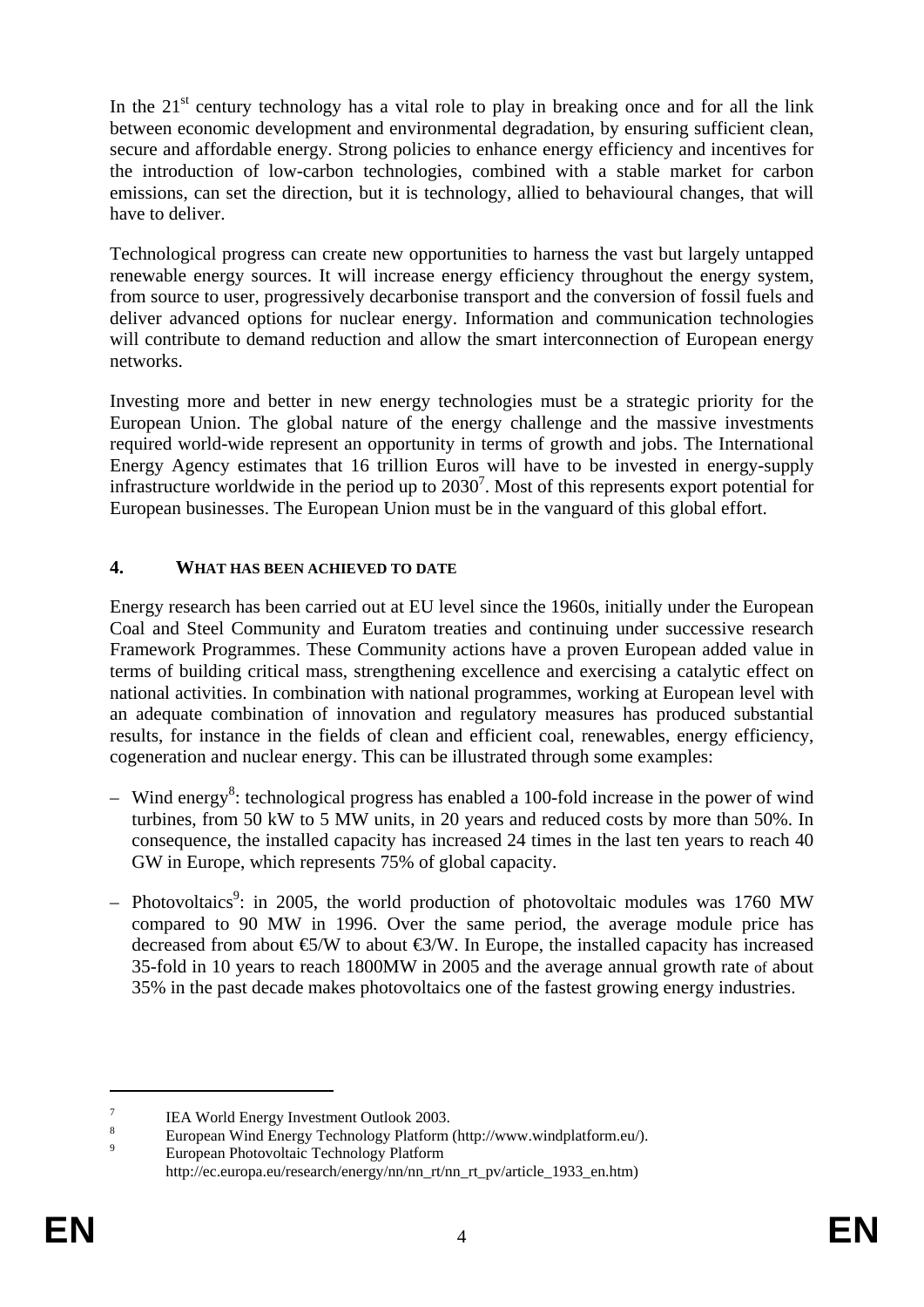- Clean coal<sup>10</sup>: coal-fired power stations have already benefited from a one-third improvement in efficiency over the last 30 years. Modern installations are now capable of running at 40-45% efficiency, yet there is still plenty of scope for further development in this area. A broad reduction in "classic" emissions  $(SO_2, NO_x$  and dust) has already been completely implemented in many EU Member States.
- The European fusion research programme through its cutting-edge project, ITER, provides an exemplary model for large-scale international cooperation in research and development involving seven partner countries representing more than half of the world's population.

The EU Research Framework Programmes will continue to form a key piece of the energy technology development jigsaw. The Seventh Framework Programmes will support both technological research and demonstration, not only within the Energy theme and Euratom programme, but also as a cross-thematic element that is supported by most of the other themes, in particular information and communication technologies, biotechnologies, materials and transport. The programmes will also fund socio-economic and policy research on the necessary changes at systemic level that are required for a transition to a 'low carbon economy and society' in the European Union and beyond, while the Joint Research Centre provides scientific and technical support to energy policy making. The Competitiveness and Innovation Programme, and specifically its Intelligent Energy-Europe pillar, will complement this activity by addressing non-technological barriers and providing support to accelerate investment and stimulate the market uptake of innovative technologies across the Community.

In recent years, the European technology platforms (ETPs) established in the energy field (see annex) have demonstrated the readiness of the research community and industry, together with other important stakeholders, such as civil society organisations, to develop a common vision and establish specific roadmaps to achieve it. These technology platforms are already having an influence on European and national programmes, but this in itself does not overcome the problem of fragmentation and overlapping activities. The platforms themselves are calling for action at European level and a framework for the elaboration of large-scale integrated initiatives needs to be developed for this to happen. A clear strategy for energy technology would help these platforms work together more closely, rather than competing for scarce investment resources.

# **5. THE INSUFFICIENT SCALE OF THE CURRENT EFFORT**

'Business as usual' is not an option. The current trends and their projections into the future demonstrate that we are simply not doing enough. To put the European Union and global energy systems onto a sustainable path, to benefit from the consequent market opportunities and to achieve the ambitious vision outlined above, will require a sea-change in European energy technology innovation, from basic research right through to market take-up.

The energy technology innovation process demonstrates structural weaknesses that can only be overcome by concerted action, simultaneously on many different fronts. The complexity of the innovation process is characterised by long lead times to mass market (often decades) due to the inertia inherent in existing energy systems, locked-in infrastructure investments,

<sup>10</sup> Euracoal (http://euracoal.be/newsite/overview.php)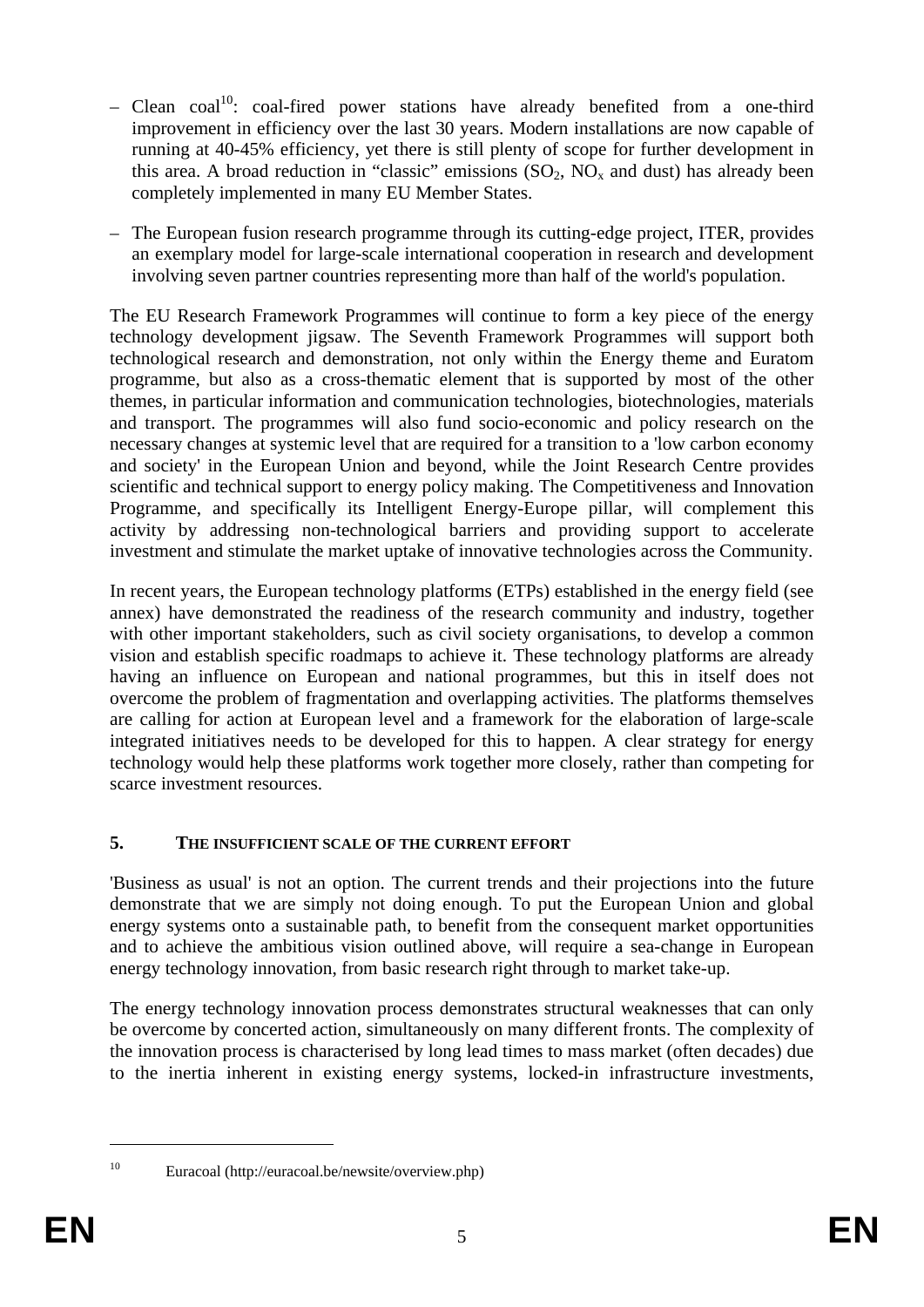dominant, often natural monopoly, actors, diverse market incentives and network connection challenges.

This is compounded by the disappointing progress towards a European Research and Innovation Area and historically declining research budgets in the energy sector. For reasons mainly related to the specificities of the sector, energy research budgets (public and private) in OECD countries have halved in real terms since the  $1980s<sup>11</sup>$  and it is paramount that this trend be decisively reversed, certainly in the European Union. Given the uncertainties and risks inherent in low-carbon technology innovation, increased public investment and a stable, predictable policy framework will play a vital role in leveraging increased private investment, which should be the main driver of change.

The increased budgets of the Seventh Framework Programmes of the European Union, as well as the Intelligent Energy-Europe Programme, are a step in the right direction. In the former, the average annual budget dedicated to energy research (EC and Euratom) will be  $\text{\textsterling}886m$ , as compared to the  $\text{\textsterling}74m$  of the previous programme. Nevertheless, the contrast with the planned sharp increases in the centrally managed research programmes of global competitors is still stark. For example, the 2005 US Energy Bill proposes in the Federal budget \$4.4 billion for energy research in 2007, \$5.3 billion in 2008 and \$5.3 in 2009, sharply up from the \$3.6 billion dedicated in 2005.

In order to be able to compete in global markets, the European Union and its Member States have both to increase their investment, public and private, and to mobilise all these resources much more effectively to address the mismatch between the sheer magnitude of the challenge and the underlying research and innovation effort. All Member States have their own research programmes on energy, mostly with similar objectives and targeting the same technologies. In addition, public and private research centres, universities and dedicated agencies complete a picture of scattered, fragmented and sub-critical capacities. Working together will benefit all, exploiting the federating role that the European Union can play in the field of energy.

The potential of enhanced international cooperation must also be harnessed in a more effective way. Energy security and climate change are global issues with solutions that can be deployed globally, giving rise to huge markets but also to severe competition. Finding the right balance between cooperation and competition is vital. ITER and fusion have provided a model for large-scale international cooperation in research to meet global challenges and such an approach may have potential in other areas. The European Union and many of its Member States also participate in multi-lateral co-operation initiatives, such as the International Partnership for the Hydrogen Economy (IPHE), the Carbon Sequestration Leadership Forum (CSLF) and the Generation IV International Forum (GIF), whose potential has still to be fully realised. Synergies in the development of efficient and low carbon technologies should be further enhanced by closer and result-oriented cooperation with international partners, e.g. the United States.

<sup>1</sup> 

<sup>&</sup>lt;sup>11</sup> OECD Round Table on Sustainable Development, 30 June 2006.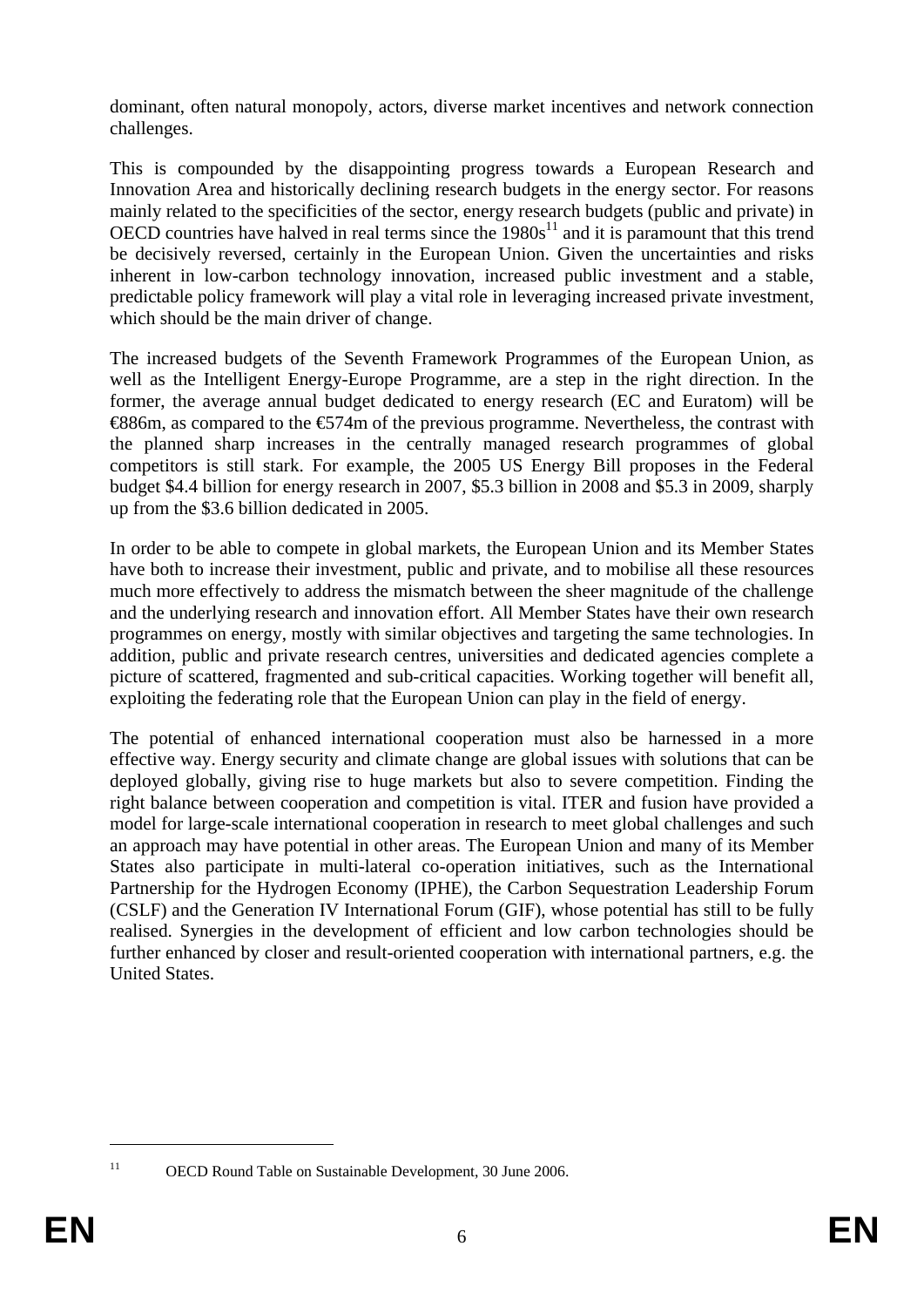### **6. TRANSFORMING ENERGY TECHNOLOGY INNOVATION: A EUROPEAN STRATEGIC ENERGY TECHNOLOGY PLAN (SET-PLAN)**

The European Union must act jointly and urgently. It will take decades to progressively transform the energy system, but we must start now. It is a process that requires strategic action at European level, pro-active planning and a comprehensive policy framework. To meet the challenge, we must develop a world-class portfolio of affordable, competitive, clean, efficient and low-carbon technologies and create stable and predictable conditions for industry, particularly SMEs, to ensure their widespread deployment in all sectors of the economy.

The broad technology portfolio approach spreads risk and avoids locking-in to technologies that may not provide the best solution in the long run. The portfolio includes existing technologies that can be deployed immediately, technologies where incremental improvements are needed, technologies where breakthroughs are required, transition technologies and technologies which necessitate major changes to existing infrastructures and supply chains. All of these technologies face different challenges and barriers and are likely to be brought to commercialisation within different time horizons.

Creating the framework conditions and incentives for the development and take-up of energy technologies is a matter of public policy. A whole range of instruments is available at European and national level to help accelerate technology development (technology push) and the market introduction process (demand pull). The following is a non-exhaustive inventory of such instruments:

- *Technology push instruments:* EU Research Framework Programme and associated initiatives (e.g. European Research Area Networks scheme, Risk Sharing Finance Facility of the European Investment Bank, Infrastructures for research, Joint Technology Initiatives and other possibilities under Articles 168, 169 and 171 of the EC Treaty and Title II of the Euratom Treaty), European Coal and Steel Research Fund, national research and innovation programmes, venture capital and innovative financing mechanisms<sup>12</sup>, European Investment Bank, Structural Funds for innovation, COST, EUREKA, European Technology Platforms.
- *Demand pull instruments:* EU directives setting targets and minimum requirements, performance regulations, pricing policies (Emissions Trading Scheme and fiscal instruments such as energy taxation), energy labelling, standards policy, voluntary agreements of industry, feed-in tariffs, quotas, obligations, green and white certificates, planning/building regulations, grants for early adopters, fiscal incentives, competition policy, public procurement policies, trade agreements.
- *Integrated innovation instruments:* The proposed new European Institute of Technology (EIT) will play an important role in enhancing the relations and synergies between innovation, research and education. The creation of an energy-related Knowledge and Innovation Community may be envisaged by its autonomous Governing Board. The Community Competitiveness and Innovation Programme (in particular the Intelligent Energy-Europe programme) seeks to remove non-technological barriers that prevent market take-up. In addition, the lead market approach announced in the recent innovation

<sup>1</sup> 

<sup>&</sup>lt;sup>12</sup> For example, the EU Global Energy Efficiency and Renewable Energy Fund (GEEREF).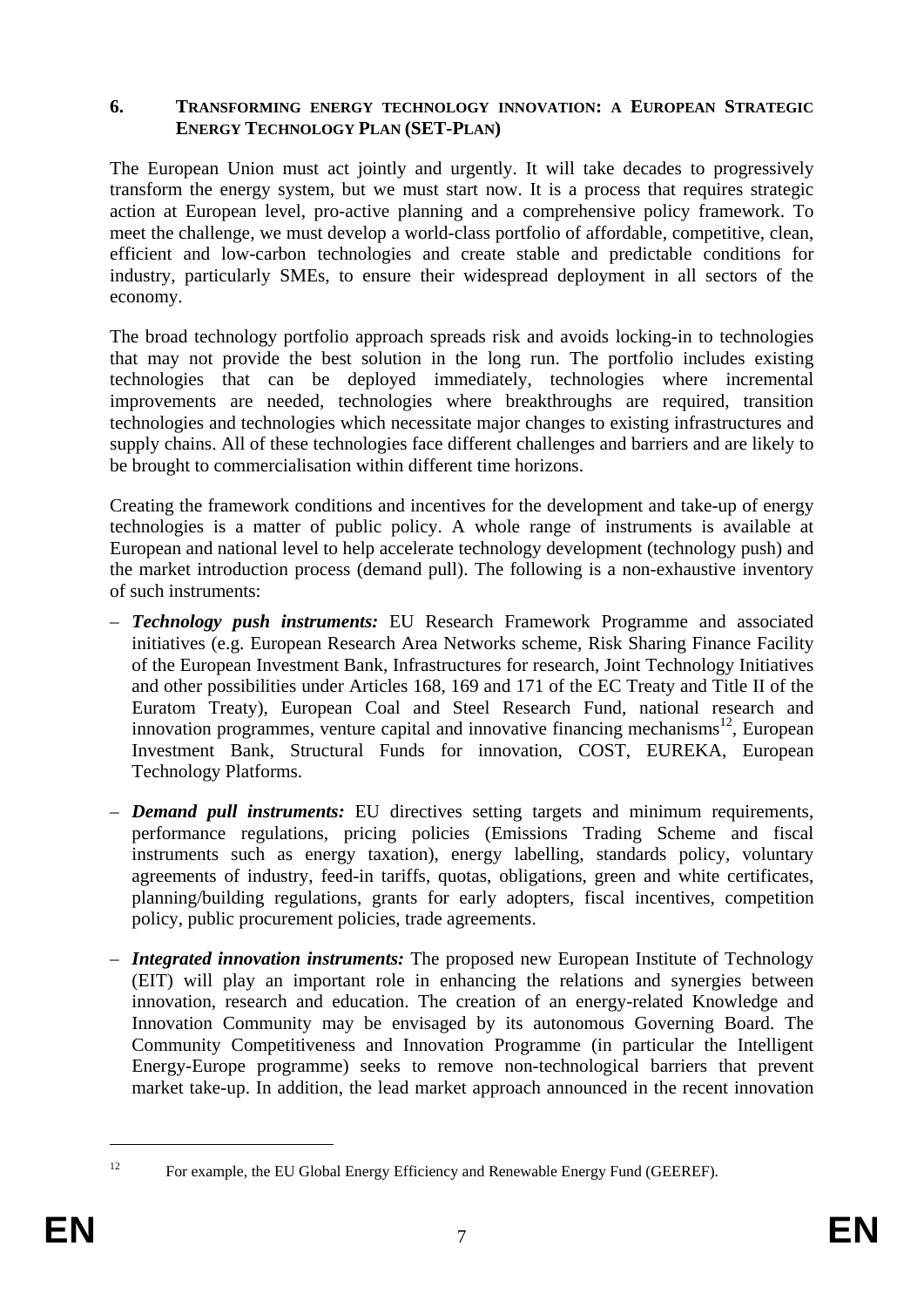strategy<sup>13</sup> could lend itself well to the launching of large-scale strategic actions aimed at facilitating the creation of new knowledge-intensive energy markets.

The essence of the European Strategic Energy Technology Plan (SET-Plan) will be to match the most appropriate set of policy instruments to the needs of different technologies at different stages of the development and deployment cycle. The SET-Plan must therefore embrace all aspects of technological innovation, as well as the policy framework required to encourage business and the financial community to deliver and support the efficient and lowcarbon technologies that will shape our common future. In coherence with the Communication "*An Energy Policy for Europe*" 14, the SET-Plan will address different time horizons and important milestones that have to be met to put our energy system on a sustainable path. The socio-economic dimension, including behavioural changes and social attitudes with an impact on energy use will also be taken into account.

The SET-Plan must stem from a shared and inclusive European vision, involving all relevant actors: industry, the research community, the financial community, public bodies, users, civil society, citizens, unions. It must be ambitious in setting targets, but realistic and pragmatic regarding resources. While avoiding being perceived as a European level 'picking winners' approach, the SET-Plan will have to be selective – 'different horses for different courses' – ensuring that the right portfolio of technologies is brought forward to enable Member States to pick and choose the appropriate combination for their preferred energy mix, indigenous resource base and exploitation potential.

The strategic element of the plan will be to identify those technologies for which it is essential that the European Union as a whole finds a more powerful way of mobilising resources in ambitious result-oriented actions to accelerate development and deployment. Technologies on which we should work in strong coalitions or partnerships, identifying precise and measurable objectives and then pursuing these in a focused and coordinated manner, sharing risks and leveraging sufficient resources from a wide variety of sources. Possible examples of such large-scale initiatives, which are beyond the capacity of any single country, could be biorefineries, sustainable coal and gas technologies, fuel cells and hydrogen and Generation IV nuclear fission.

The SET-Plan will not be an isolated initiative, but will build on and complement existing initiatives, such as national energy strategies and reviews, as well as the Environmental Technologies Action Plan (ETAP) and the planned flagship initiative on Information and Communication Technologies for Sustainable Growth, where there is potential to optimise synergies.

# **7. PROCESS TO ARRIVE AT THE SET-PLAN**

The Commission intends to put forward a first European Strategic Energy Technology Plan for endorsement by the 2008 Spring Council.

To arrive at a shared European vision on the role that technology can play in the context of a European energy policy and produce a credible and widely supported SET-Plan requires widespread consultation and the active involvement of all relevant stakeholders. It must be a

<sup>&</sup>lt;sup>13</sup> COM(2006) 502, 13.9.2006.<br>COM(2007) 1.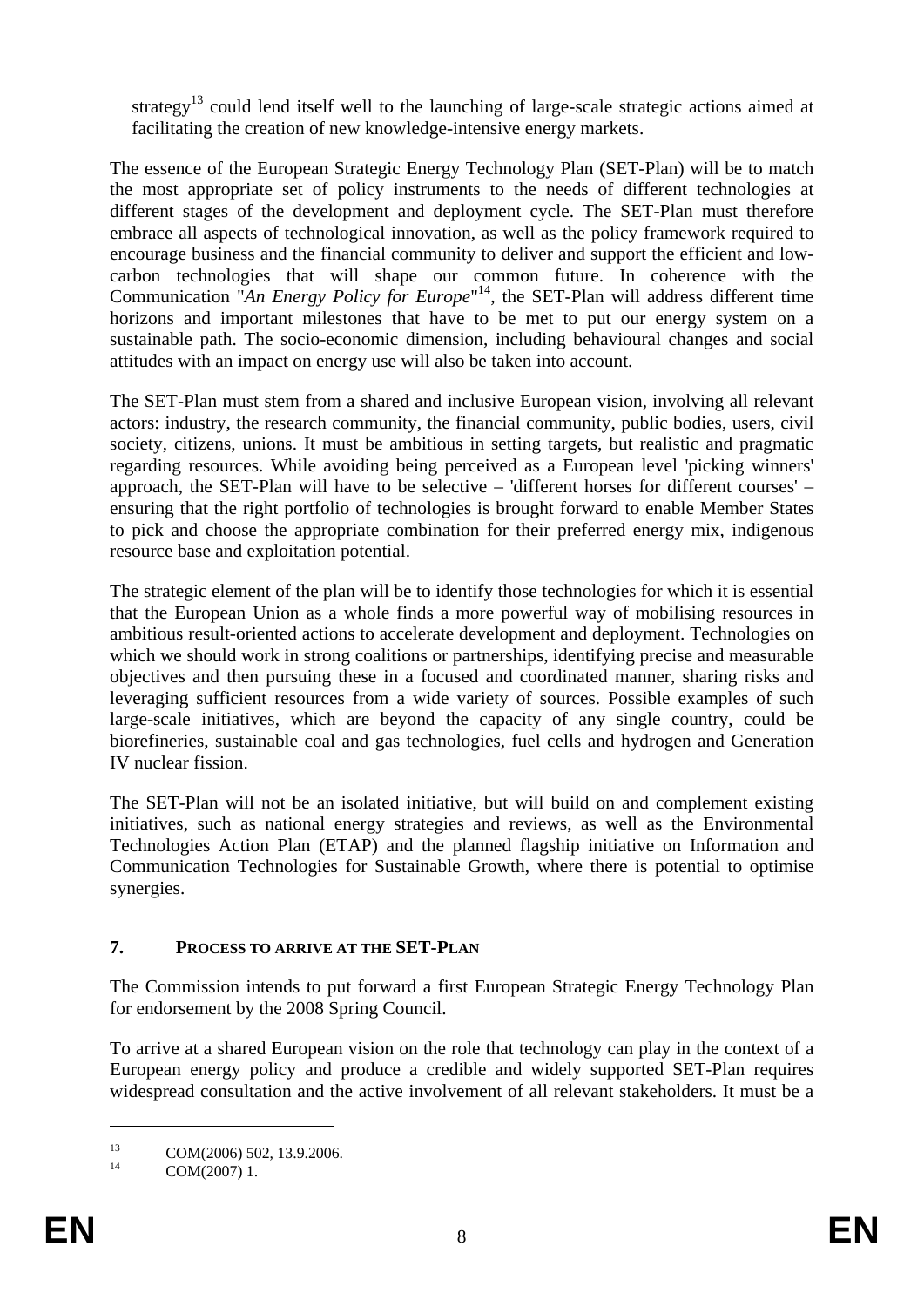broad, participative, consensus-building initiative, based on a thorough analysis of the strengths and weaknesses of the current innovation system and an objective assessment of the realistic potential of technologies to contribute to energy policy goals.

A two-stage approach is envisaged. In an initial phase, up to May 2007, the Commission will consult with established advisory and stakeholder groups, such as the High Level Group on Competitiveness, Energy and Environment, the FP7 Advisory Groups, relevant European Technology Platforms and Member State groups. A series of expert workshops will be convened and, possibly, a high-level European conference organised in the first half of 2007.

In a second phase, around July 2007, a public consultation on a preliminary draft SET-Plan will be conducted. The input from the consultation will then be incorporated into the plan and a final round of validation with experts and advisory groups carried out to ensure its robustness.

The delivery of the first SET-Plan by the end of 2007 will not be a one-off exercise, but the start of a dynamic process that will be regularly reviewed and adjusted to changing needs and priorities. To this end, the plan will also propose a monitoring and evaluation scheme, including technology watch and assessment and an extension of the 'EU Industrial R&D Investment Scoreboard'15 to include energy research.

# **8. CONCLUSIONS**

- (1) The world has entered a new energy era. The European Union should lead the way towards a paradigm shift in the way energy is produced, distributed and used.
- (2) Energy technology has a vital role to play in breaking once and for all the link between economic development and environmental degradation.
- (3) In combination with national activities, working at European level with an adequate combination of innovation and regulatory measures has produced substantial results.
- (4) However, the continuation of 'business as usual' is no longer an option. The current trends and their projections into the future demonstrate that we are simply not doing enough to respond to the energy challenge.
- (5) The Commission's view is that the increased budgets of the Seventh Framework Programmes (50%, from  $\text{\textsterling}74M/year$  to  $\text{\textsterling}886M/year$ ), as well as the Intelligent Energy-Europe Programme (100%, from  $\epsilon$ 60M/year to  $\epsilon$ 100M/year), are a step in the right direction that Member States and industry should at least match.
- (6) The European Union must act jointly and urgently, agreeing and implementing a European Strategic Energy Technology Plan (SET-Plan) in 2007 embracing the whole innovation process, from basic research to market take-up and facilitating research and development cooperation with international partners.
- (7) The SET-Plan must stem from a shared and inclusive European vision, involving all relevant actors. It must be ambitious in setting targets, but realistic and pragmatic

<sup>15</sup> Published annually by the European Commission: http://iri.jrc.es/do/home/portal/inicio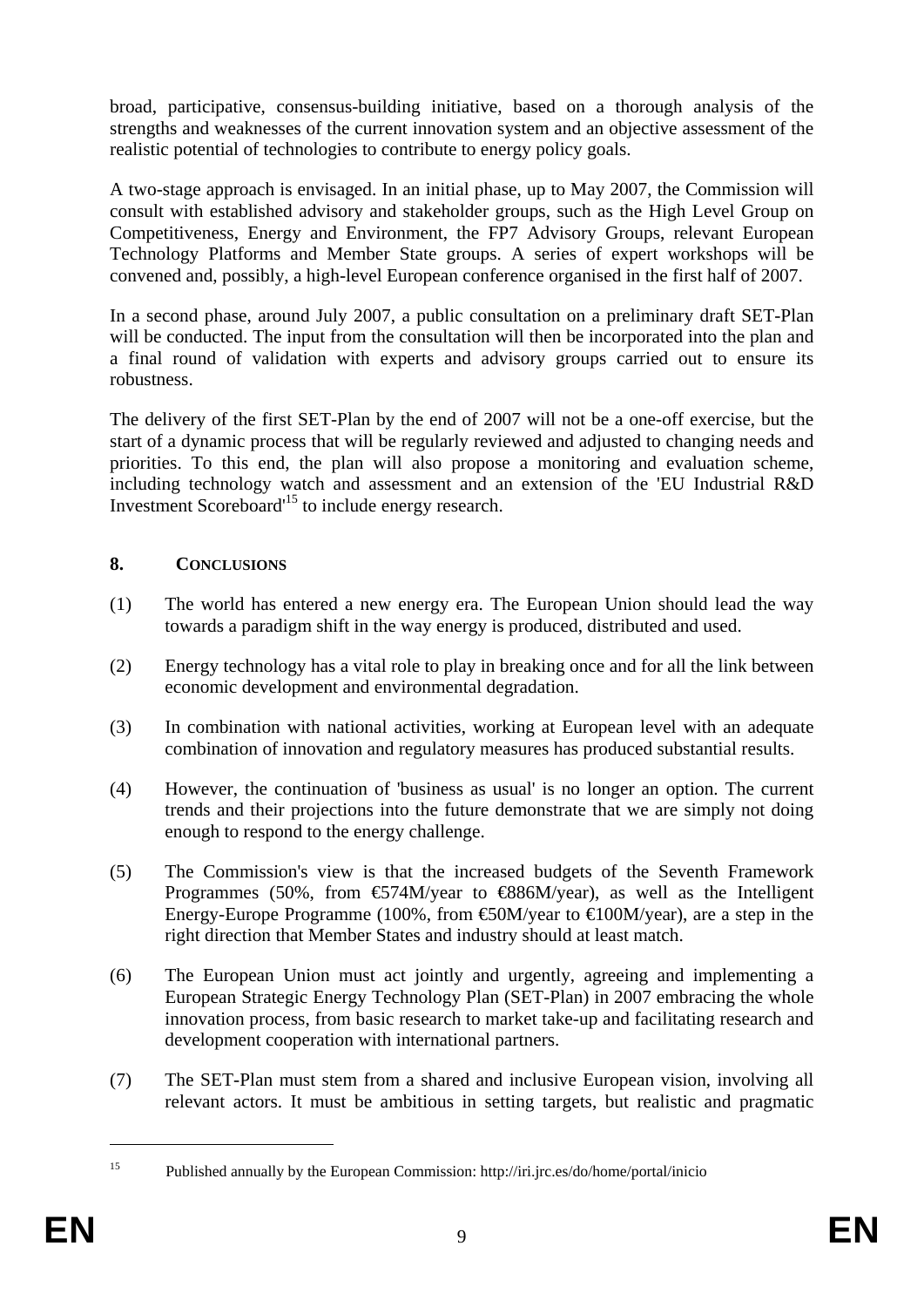regarding resources. The strategic element of the SET-Plan will be to identify those technologies for which it is essential that the European Union as a whole finds a more powerful way of mobilising resources in ambitious result-oriented actions to accelerate their pathway to the market.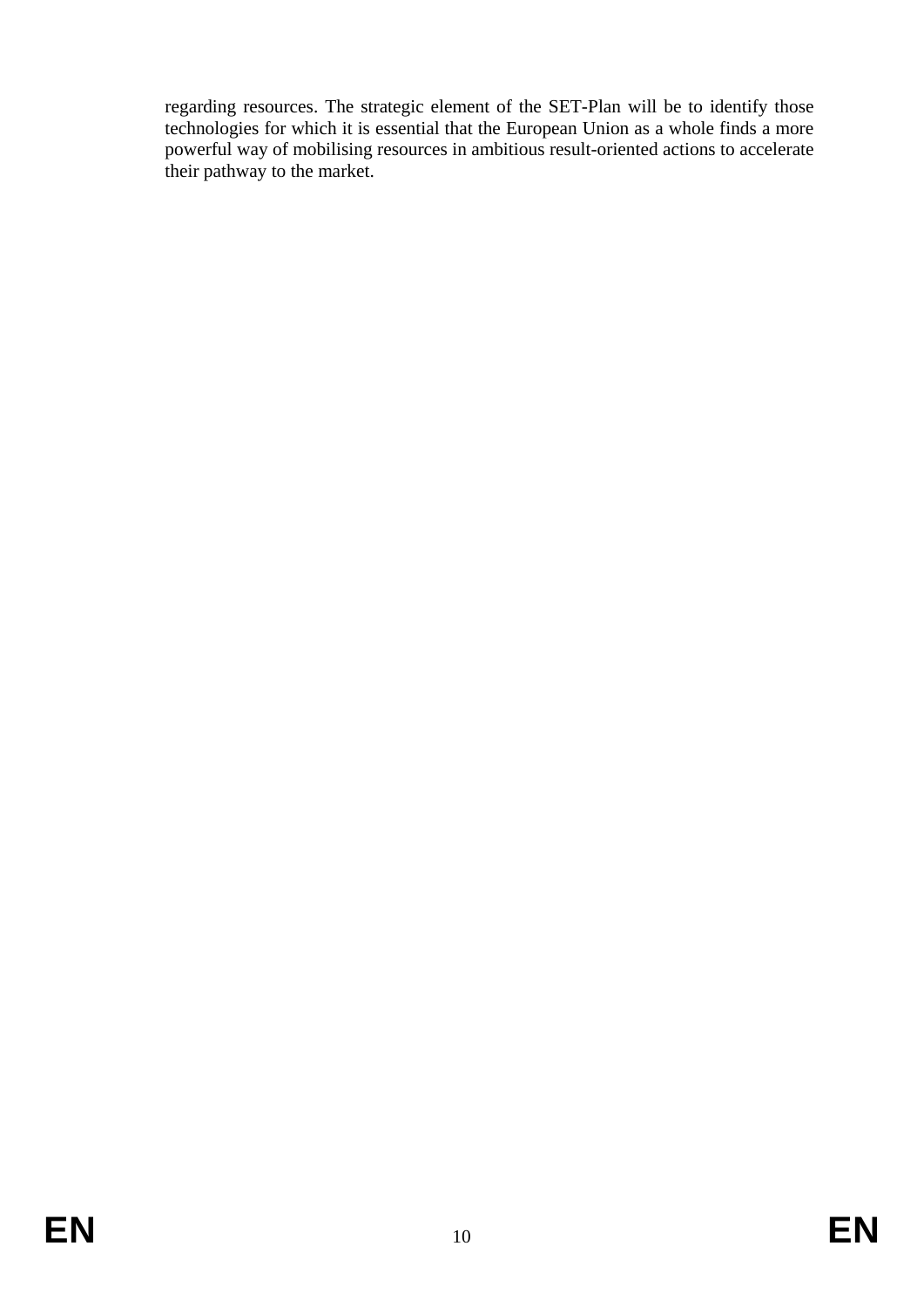# **ANNEX**

### **Overview of key low-carbon technologies at different stages of innovation and their prospects for market penetration**

## *1. The analysis of the FP6 Advisory Group on Energy*

The report *'Transition to a sustainable energy system for Europe: The R&D perspective'* (2006, EUR 22394) by the FP6 Advisory Group on Energy identifies key future technology options. Their analysis, which provides a useful reference point, is summarised below.

| Time to widespread<br>deployment | <b>Transport technology</b>                                              | <b>Electricity/heat conversion</b><br>technology                                                                   |
|----------------------------------|--------------------------------------------------------------------------|--------------------------------------------------------------------------------------------------------------------|
| Immediate/Short-<br>term         | Reduction in demand (e.g. smaller<br>engines)                            | Low/medium temperature solar<br>thermal applications for hot water,<br>heating, cooling, industrial processes      |
|                                  | Advanced high-efficiency ICEs                                            | Combined Cycle Gas Turbine<br>(CCGT)                                                                               |
|                                  | Improved hybrid electric designs with<br>petrol, diesel, biodiesel       | Nuclear fission (Gen III/III+)                                                                                     |
|                                  |                                                                          | Wind energy (including offshore/deep<br>offshore)                                                                  |
|                                  | Bio-diesel; bio-ethanol<br>Co-processing of biomass with fossil<br>fuels | System integration (grid issues)                                                                                   |
|                                  |                                                                          | Solid biomass                                                                                                      |
|                                  |                                                                          | Fuel cells (SOFC, MCFC)                                                                                            |
|                                  |                                                                          | Geothermal energy (including deep<br>geothermal – HDR/HFR)                                                         |
|                                  | Synthetic fuels from gas/coal-Fischer-                                   | Carbon capture and storage (CCS)                                                                                   |
|                                  | Tropsch                                                                  | Cleaner use of coal (steam/gas<br>turbine, combined cycle) with CCS                                                |
|                                  | Biofuels from ligno-cellulosic<br>feedstocks                             | Advanced fossil fuel plants<br>(super/ultra-supercritical steam;<br>Integrated Gasification CC (IGCC),<br>with CCS |
|                                  | Electric vehicles (EVs) with advanced<br>battery electricity storage     | Solar photovoltaic (PV)                                                                                            |
|                                  |                                                                          | Solar thermal power plants                                                                                         |
|                                  | Hydrogen with fuel cells                                                 | Ocean energy (wave, sea current)                                                                                   |
|                                  |                                                                          | Nuclear fission - Generation IV                                                                                    |
| Longer term                      | Air transport: hydrogen/gas turbine                                      | Nuclear fusion                                                                                                     |

End-use energy efficiency technologies are also analysed in the report, but the range is so extensive that a concise summary, as above, is not possible. The full report can be downloaded from: http://ec.europa.eu/research/energy/gp/gp\_pu/article\_1100\_en.htm